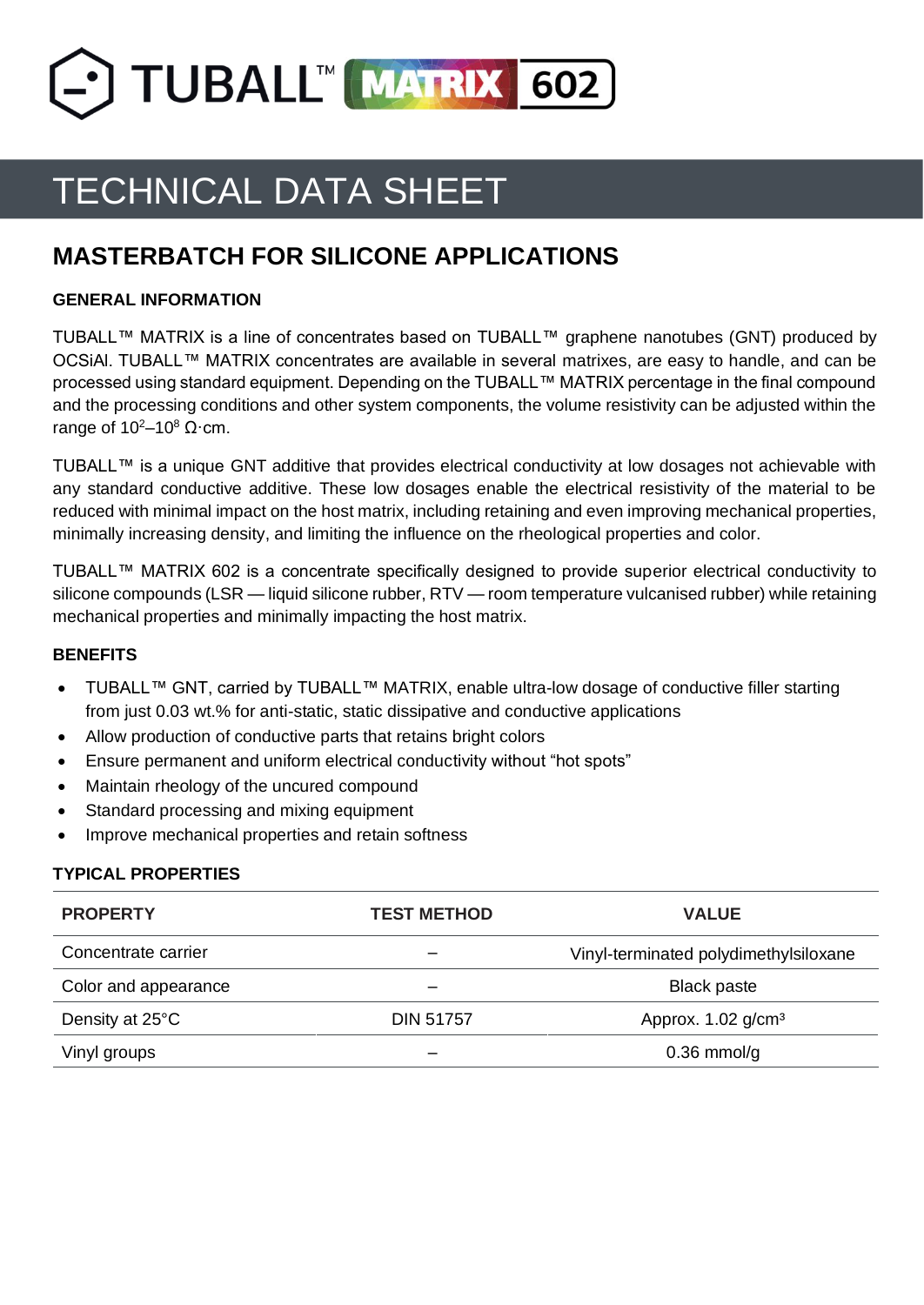

## **TYPICAL DOSAGE LEVEL**

The concentration of TUBALL™ MATRIX 602 that is required in the final compound should be determined according to the desired level of conductivity, as shown in Figure 1 for LSR.

The loading required to obtain a specific conductivity can vary by type of silicone, by the final formulation and by the type of application/molding process.

It is also important to note that the required dosage level of TUBALL™ MATRIX refers to the whole system. For example, if the system consists of 50% part A and 50% part B, and the required level of volume resistivity in liquid silicone is 10<sup>4</sup> Ω·cm, the required TUBALL™ MATRIX concentration should be 1 wt.% for the whole system (Figure 1).

For more information refer to the Processing Guidelines.

**Figure 1.** Volume resistivity of LSR with TUBALL™ MATRIX 602 is in the range  $10^2-10^{12}$   $\Omega$ ·cm<sup>\*</sup>



\* Tested in LSR Silopren© LSR 2030 (viscosity 350 Pa.s). Measurements conducted according to ASTM D257, D991 standards.

# **METHOD OF ADDITION**

To enable the development of a well-distributed network of percolating TUBALL™ nanotubes in the silicone matrix, a compounding step of the concentrate is essential.

TUBALL™ MATRIX 602 can be diluted into compounds through the use of standard silicone compounding equipment. Other approaches for masterbatch dilution may be used provided that their mixing efficiency is sufficient. More information about the key parameters for masterbatch dilution and compound processing can be found in the "Processing Guidelines for TUBALL™ MATRIX 601/602 for Liquid Silicones".

# **PACKAGING**

Plastic or metal cans (0.2, 0.5, 1, 5, 10 kg).

OCSiAl provides TUBALL™ MATRIX 602 test samples in plastic cans (50, 100 or 200 g concentrate).